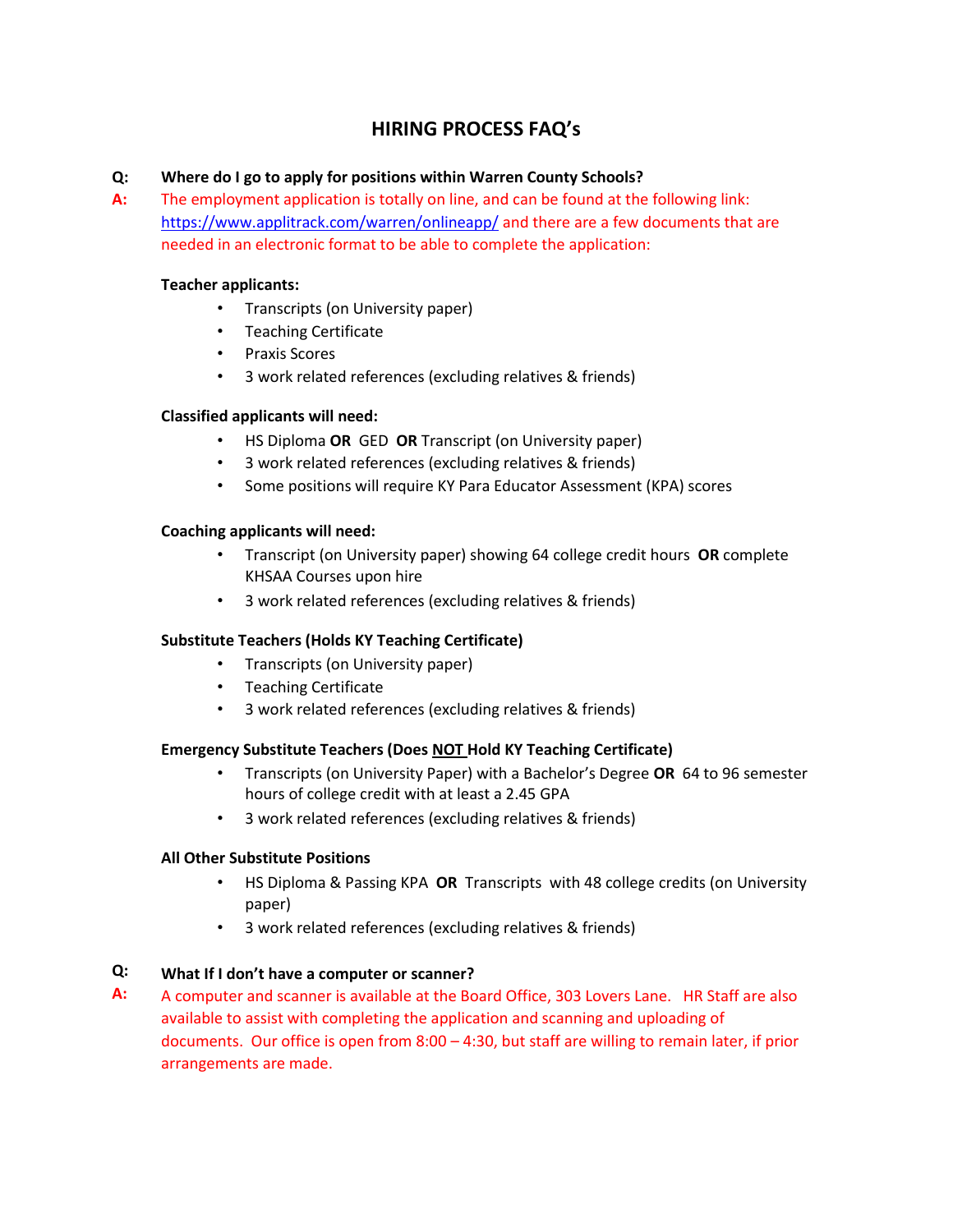#### **Q: Once the Application is submitted, what is the next step?**

**A:** Applications are vetted by HR to ensure that the applicant has the minimum requirements for the position. Once cleared, the application is released to the hiring managers to schedule interviews and make hire recommendations.

All Substitute positions are interviewed and recommended by HR, with the exception of: Sub Nutrition & Dining Assistant, Sub Custodian and Sub Bus Monitor positions, which are interviewed by the respective managers.

#### **Q: How long does it take to receive an interview?**

**A:** Interviews are scheduled by the hiring managers, so it is based on their schedule and availability to conduct interviews.

For Substitute positions, HR schedules weekly interviews during the school year. During the period of mid-April through June 30, this time may be extended due to the shift in priorities on meeting statutory notification deadlines to staff, and the demand of hiring full-time staff for the upcoming school year. However, all substitute applicants who submit an application prior to June 30, will be contacted and scheduled for an interview for the upcoming school year.

#### **Q: What happens once a hire recommendation is made?**

- **A:** Once the hiring manager submits a hire recommendation, the recommendation goes through a workflow for approval by the Superintendent. Once the Superintendent approves the hire recommendation, then HR will contact the successful applicant to complete: (required paperwork, background checks, schedule pre-employment physical, assign required Safe Schools training etc.).
- **Q: From the point of hire recommendation, how long should I expect it to take before I can start work?**
- **A:** The typical timeline is **10 business days** from the date that the successful applicant comes to HR to complete required paperwork to the start date at the worksite.

Individuals who are current employees, simply changing jobs, the timeline will be **2 – 4 business days.** 

#### **Q: What can possibly cause a delay in the timeline?**

**A:** Delays in hiring typically results from difficulty in reaching the applicant, inability to get an immediate date scheduled for physicals, failure of the applicant to return completed paperwork, concerns with the physical or background check, and/or staff absences due to illnesses or emergencies.